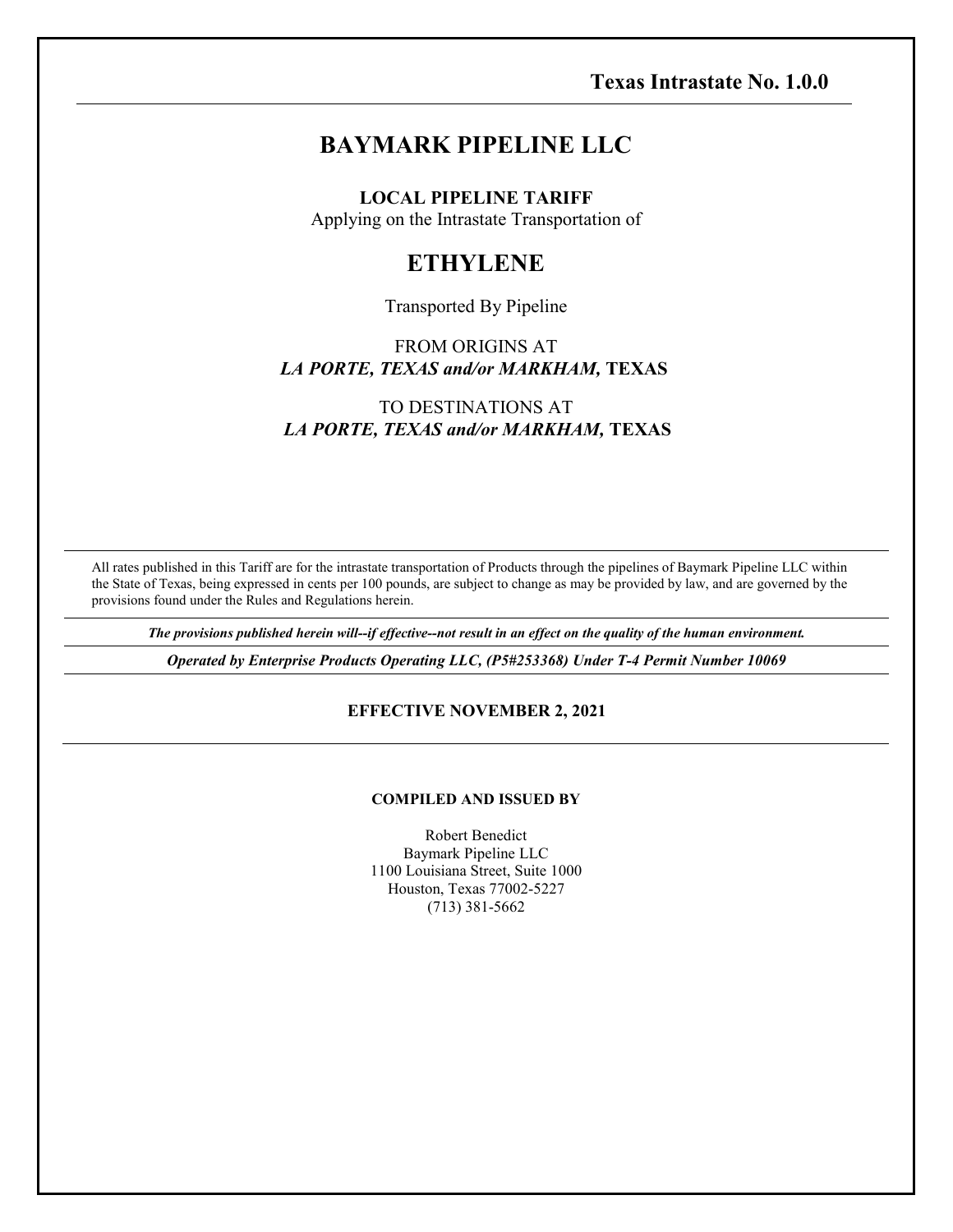# **RULES AND REGULATIONS**

*The General Rules and Regulations published herein apply in their entirety to the services covered by this tariff (i.e., to the transportation and handling of Products between the origins and destinations named herein).*

#### **ITEM 5 – A List of Definitions of Terms Used in This Tariff**

"Agreement" means a transportation agreement between Shipper and Carrier.

"Agreement Period" means the period beginning on the Commencement Date or any anniversary thereof and ending 365 or, if the period includes a February 29, 366 Days later.

"Agreement Term" means 20 Agreement Periods.

"Anchor Shipper" means a Shipper that has entered into an Agreement with Carrier prior to the commencement of construction of Carrier's pipeline for a term of at least the Agreement Term for the transportation of Product pursuant to an Agreement, except where the Agreement specifies that the Shipper is a Contract Shipper for purposes of this tariff. Anchor Shipper includes its successors and assigns.

"BTU" means British Thermal Unit.

"Carrier" means Baymark Pipeline LLC.

"Commencement Date" means the date transportation will begin for Shipper as established pursuant to the Agreement.

"Consignee" means the Party to whom a Shipper has ordered the delivery of Product.

"Contract Shipper" means a Shipper that is party to an Agreement with Carrier for the transportation of Product.

"Day" means a period of time commencing at 7:00 A.M. Central Time on one calendar day, and ending at 7:00 A.M. Central Time on the following calendar day.

"Linefill" means the quantity of Product needed to occupy the physical space in Carrier's pipeline in order to provide the transportation services in this tariff.

"Month" means the period of time commencing at 7:00 A.M. Central Time on the first Day of a calendar month, and ending at 7:00 A.M. Central Time on the first Day of the following calendar month.

"Non-Contract Rate" means the rate in Item 95.

"Pounds" means a unit of mass equal to 16 avoirdupois ounces or 0.45359237 kilograms.

"Prime Rate" means a floating rate of interest equal to the prime rate for banks in the United States, as published from time to time in *The Wall Street Journal* or its successor publication. If *The Wall Street Journal* publishes more than one value of the prime rates for banks in the United States, then the Prime rate means the published value that most closely relates to the prime rate at large money center banks in New York City, New York. If *The Wall Street Journal* or its successor publication ceases to publish a value for the prime rate for banks in the United States, then the Prime Rate means the prime rate at Citibank, N.A., New York City, New York, or its successor financial institution.

"Product" means fungible ethylene meeting the Carrier's then-current Product specifications.

"Quantity" means the aggregate quantity measured in Pounds of Product transported or caused to be transported for a Shipper pursuant to the terms of the tariff.

"Shipment" represents the transportation of Product under the terms and conditions of this tariff.

"Shipper(s)" means all shippers who transport Product under the terms and conditions of this tariff, with or without an Agreement.

#### **ITEM 10 – CLAIMS; TIME FOR FILING**

As a condition precedent to recovery, claims for damage, delay, or failure to deliver must be made in writing to Carrier within nine months after delivery by Carrier, or in case of a failure to deliver, within nine months after a reasonable time for delivery has elapsed, not to exceed 12 months from time of initial receipt of Product by Carrier. Suits against Carrier must be instituted within two years from the date when notice in writing is given by Carrier to the claimant that Carrier has disallowed the claim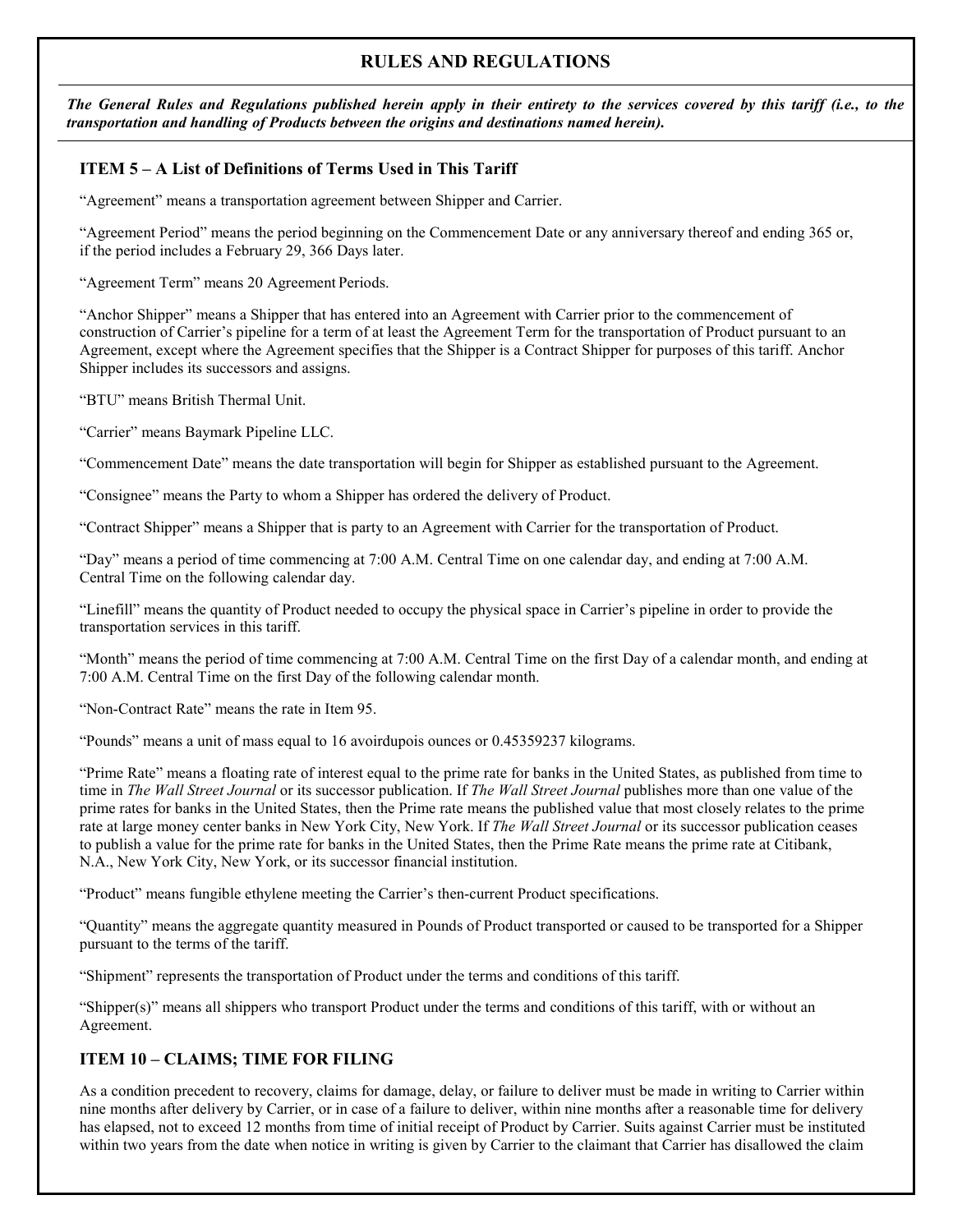or any part or parts thereof specified in the notice.

Where claims for damage, delay, or failure to deliver are not filed or suits are not instituted thereon in accordance with the foregoing provisions, such claims will not be paid, and Carrier will not be liable therefor.

# **ITEM 15 – CREDITWORTHINESS OF SHIPPERS**

Carrier is not required to provide service on behalf of any Shipper, or to provide service or to continue service for any Shipper, who is or has become insolvent or who, at Carrier's request, fails within a commercially reasonable time to demonstrate creditworthiness as determined by Carrier in its sole discretion; provided, however, Shipper may receive service if Shipper furnishes good and sufficient security as determined by Carrier in its sole discretion.

### **ITEM 20 – DEMURRAGE**

Shipper shall remove Product, or cause Product to be removed, from Carrier's facilities following transportation to a nominated destination. If failure to remove Product threatens or prevents delivery of succeeding shipments into or out of Carrier's facilities, and/or threatens or causes congestion at Carrier's terminals, then Carrier may, without liability to Shipper, make such disposition of unremoved Product as is necessary for the efficient operation of the pipeline, and Shipper shall pay Carrier all charges and costs associated with such disposition as if Shipper had authorized the same, together with any associated additional costs and damages borne or incurred by Carrier. Shipper shall indemnify and hold Carrier harmless from any loss sustained by Carrier by reason of Shipper's inability to take delivery of unremoved Product within a reasonable period of time, including any interface, out of the pipeline. In addition to the foregoing remedies, if pipeline flow rates are reduced due to Shipper's inability to take delivery of Product within a reasonable period of time, then Shipper shall pay an hourly demurrage penalty equal to the product of (a) the then-current tariff rate from the affected pipeline segment origin to the furthest destination on such segment, (b) the pipeline hourly flow capacity, and (c) the number of hours that Shipper's Product remains in the pipeline.

### **ITEM 25 – GAINS OR LOSSES**

Shippers are responsible for pipeline measurement gains or losses, calculated as the difference between measured receipts and measured deliveries. Gains or losses will be apportioned to each Shipper according to each Shipper's proportionate share of measured receipts.

### **ITEM 30 – COMMINGLING OF PRODUCT**

Carrier may commingle Product received from the origins shown herein. Carrier reserves the right at any time to substitute and deliver Product of the same specifications as the Product shipped. Carrier is not liable for variation in quality of Product occurring while in its custody, resulting from any cause other than the negligence of Carrier, and Carrier is under no obligation to deliver the identical Product received and may deliver Product of substantially the same specifications.

### **ITEM 35 – LIABILITY OF CARRIER**

Carrier is not liable to Shipper for any delay in delivery or for any loss of Product caused by an act of God, public enemy, quarantine, authority of law, strikes, riots, fire, floods, or by act of default of Shipper or its Consignee, or resulting from any other cause, whether similar or dissimilar to the causes herein enumerated. Any such loss will be apportioned by Carrier to each shipment of Product or portion thereof involved in such loss in the proportion that such shipment or portion thereof bears to the total of all Product in the loss, and each Shipper and/or Consignee will be entitled to receive only that portion of its shipment remaining after deducting its proportion as above determined of such loss. Carrier shall prepare and submit a statement to Shipper and Consignee showing the apportionment of any such loss.

Carrier operates under this tariff solely as a common carrier and not as an owner, manufacturer, or seller of the Product transported or stored hereunder, and Carrier expressly disclaims any liability for any express or implied warranty for Products transported or stored hereunder, including any warranties of merchantability or fitness for a particular purpose.

Without limiting any other rights of Carrier hereunder, for all services provided for and received by Shipper under this tariff, Shipper will indemnify and defend Carrier from any claims, liabilities, or losses (including costs of defense and reasonable attorney's fees), including claims for personal injury, death, or property damage involving Carrier, Shipper, Consignee, or third parties based on or arising out of Carrier's performance of such services where such services are performed in accordance with applicable federal, state, or local statutes, regulations, or ordinances. This indemnification will include, but not be limited to, services such as the provision of emergency response numbers and will include claims of any nature, legal or equitable, whether based on strict liability, negligence, breach of warranty, or any other cause of action.

### **ITEM 40 – LINEFILL REQUIREMENTS**

Each Shipper shall supply its pro rata share of Product for Linefill as Carrier determines is necessary to maintain efficient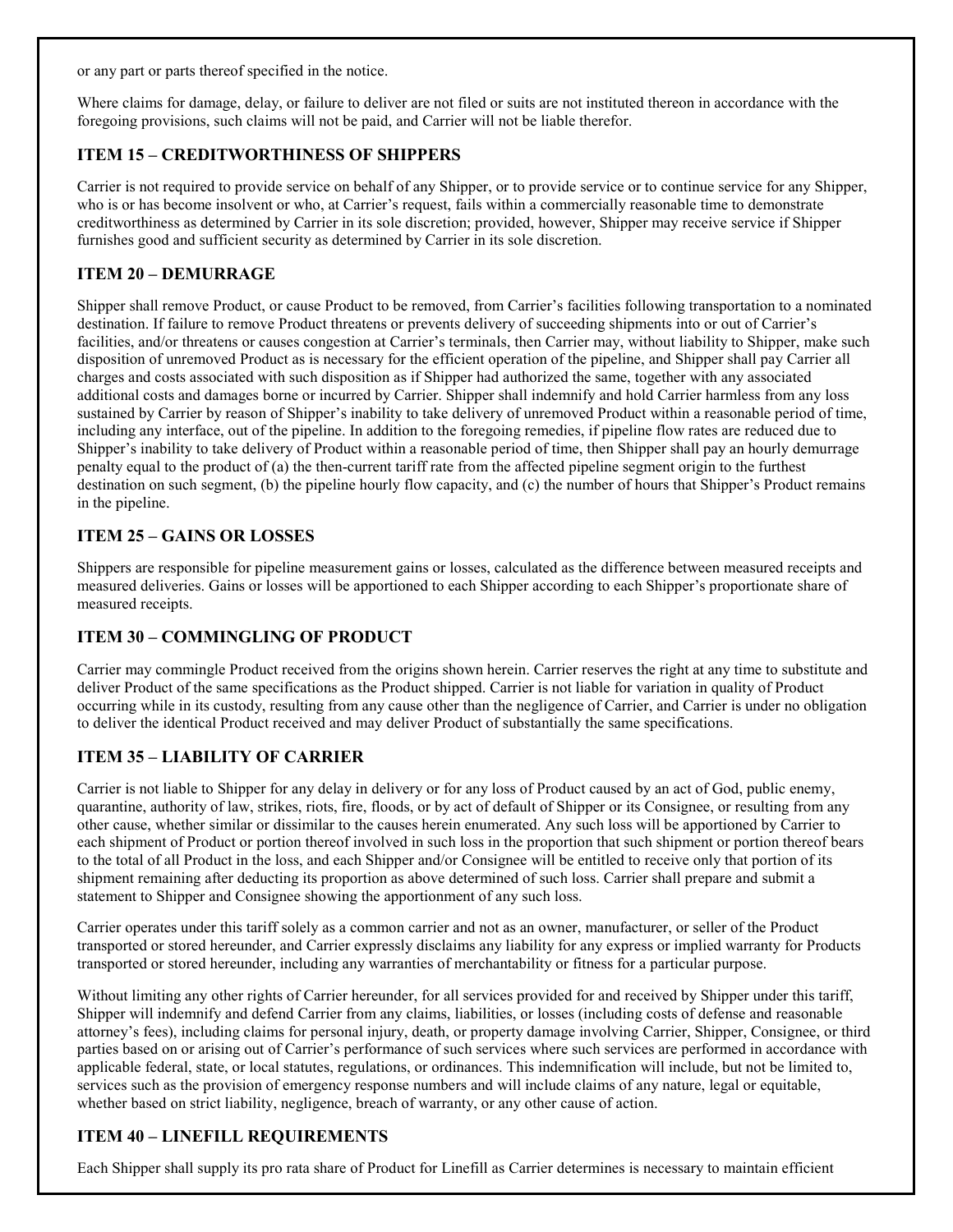operations of Carrier's pipeline. Each Month, Carrier may adjust the Linefill based on the then-current operating conditions of the pipeline. Upon written notice from Shipper of its intent to cease delivering Product to Carrier and payment of all amounts payable under this tariff, Carrier shall return Product used as Linefill to Shipper within a reasonable time frame, not to exceed 180 days, to allow for administrative and operational requirements associated with the withdrawal of such Product.

### **ITEM 45 – MEASUREMENT AND INSPECTION**

The Quantity of Product received at the origins will be measured by meters and sampled. Shipper, at its sole risk and expense, may have a representative witness all measurement and sampling at the origins or at the destinations. Carrier shall perform any additional testing or sampling requested by Shipper, and Shipper shall reimburse Carrier for all costs and expenses associated with such additional testing or sampling. All measurement and tests performed by Carrier will be determinative unless they are contested within 60 days of receipt of appropriate documentation by Shipper.

# **ITEM 50 – ORIGIN AND DESTINATION FACILITIES**

Nominations will be accepted for transportation hereunder only when:

a. Shipper has provided facilities satisfactory to Carrier capable of delivering Product at the origins at pressuresand volumetric flow levels required by Carrier, and

b. Shipper or Consignee has provided the necessary facilities at destination for receiving such Shipments without delay at pressures and at volumetric flow levels required by Carrier.

# **ITEM 55 – PAYMENT OF TRANSPORTATION AND OTHER CHARGES**

Shipper or Consignee shall pay all transportation and other lawful charges accruing on Product delivered to and accepted by Carrier for shipment and, if required, shall pay the same before delivery at destination. Carrier shall invoice Shipper for transportation charges on a monthly basis. Shipper shall pay all charges within 10 days from the receipt of invoice from Carrier. For any charges that remain unpaid for more than 30 days from the receipt of Carrier's invoice, Shipper shall pay an interest charge equal to the Prime Rate plus 2.0% per annum not to exceed the maximum non-usurious interest rate that may then be charged under Texas law.

Carrier will have a lien on all Product in its possession belonging to Shipper or Consignee to secure the payment of any and all unpaid transportation, or any lawful charges that are due Carrier, that are unpaid by Shipper or Consignee, and may withhold such Product from delivery until all unpaid charges have been paid. If said charges remain unpaid 10 days after final notice and demand therefor, then Carrier will have the right, through an agent, to sell such Product at public auction, on any day not a legal holiday, in not less than 48 hours after publication of notice of such sale in a daily newspaper of general circulation published in the town or city where the sale is to be held, stating the time, place of sale, and the quantity and location of Product to be sold. At said sale, Carrier will have the right to bid, and if the highest bidder, to become the purchaser. From the proceeds of said sale, Carrier will pay itself the transportation and all other lawful charges, including reasonable expenses incident to said sale, and the balance remaining, if any, will be held for whomsoever may be lawfully entitled thereto.

Carrier may require that all payments to Carrier for services pertaining to the transportation of Products be wire transferred in accordance with the instructions on Carrier's invoice to Shipper. If Carrier determines that the financial condition of a Shipper or Shipper's guarantor (if any) is or has become impaired or unsatisfactory or Carrier determines it is necessary to obtain security from a Shipper, then Carrier, upon notice to Shipper, may require any of the following prior to Carrier's delivery of Shipper's Products in Carrier's possession or prior to Carrier's acceptance of Shipper's Products: (1) prepayment of all charges by wire transfer, which will be held by Carrier without interest accruing thereon until credited to Shipper, (2) a letter of credit at Shipper's expense in favor of Carrier in an amount sufficient to ensure payment of all such charges and, in a form, and from an institution acceptable to Carrier, or (3) a guaranty in an amount sufficient to ensure payment of all such charges, and in a form, and from a third party acceptable to Carrier. If Shipper fails to comply with any such requirement on or before the date supplied in Carrier's notice to Shipper, then Carrier will not be obligated to provide Shipper access to Carrier's facilities or provide services pursuant to this tariff until such requirement is fully met.

# **ITEM 60 – PRODUCT INVOLVED IN LITIGATION OR ENCUMBERED**

Carrier may reject any Product, when offered for transportation, that Carrier reasonably believes is involved in litigation, or the title of which is in dispute, or which may be encumbered by lien or charge of any kind, and Carrier may require of Shipper satisfactory evidence of perfect and unencumbered title or satisfactory indemnity bond to protect Carrier against any and all losses.

# **ITEM 65 – PRODUCT QUALITY**

Shipper must deliver Product for transportation that meets Carrier's then-current Product specifications If Shipper delivers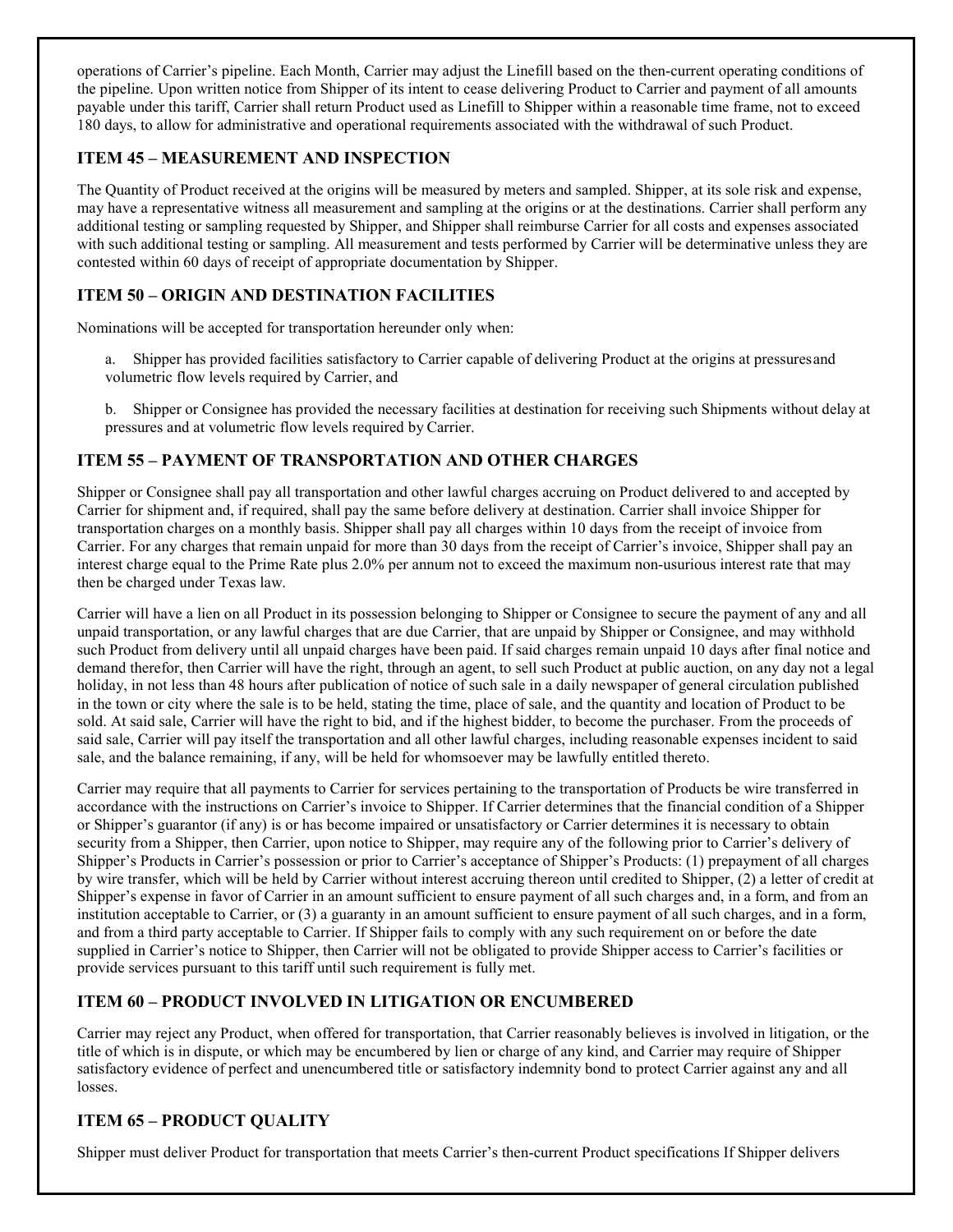product that does not meet Carrier's then-current Product specifications, then Carrier may re-deliver to Shipper, and Shipper shall receive from Carrier, all off-specification product and all contaminated product attributable to Shipper's off-specification product. In addition, Shipper shall reimburse Carrier for any costs reasonably incurred by Carrier related to Shipper's offspecification product and shall pay to Carrier a fee equal to 75 cents per 100 Pounds of off-specification product and contaminated product redelivered by Carrier to Shipper.

# **ITEM 70 – PRORATION OF PIPELINE CAPACITY**

When more Product has been tendered to Carrier for transportation than can be transported, the transportation furnished by Carrier will be prioritized among Shippers in accordance with the following:

- First Priority: Anchor Shippers
- Second Priority: Contract Shippers
- Third Priority: All other Shippers allocated on an equitable basis

### **ITEM 75 – SCHEDULING OF RECEIPT**

Shippers desiring to originate Product shall furnish a nomination no later than the 15th calendar day of the preceding month in which Shipper desires transportation.

A nomination shall specify the origins and destinations of the Product offered to Carrier. If Shipper does not furnish such nomination, then Carrier will be under no obligation to accept such Product for transportation.

Product will be accepted for transportation, subject to this tariff, at such time and in such Quantity as scheduled by Carrier.

Carrier shall transport and deliver Product with reasonable diligence and dispatch considering the Quantity, distance of transportation, safety of operations, and other material factors, but will accept no Product to be transported in time for any particular market. Enhanced facilities or services may be required by a Shipper and may be provided for in an Agreement, provided that no such enhanced services will alter the prorationing provisions set forth in Item 70.

#### **ITEM 80 – SEPARATE PIPELINE AGREEMENTS**

Separate agreements, if applicable, in association with pipeline connections or other facilities ancillary to Carrier's pipeline system and in accordance with this tariff will be required of any Shipper or Consignee before any obligation to provide transportation will rise.

#### **ITEM 85 – TAX REGISTRATION**

Shipper shall provide Carrier, if applicable, with proof of registration with or tax exemption from, the appropriate federal and/or state tax authorities, which are in any way related to the collection and payment of excise taxes, sales taxes, BTU taxes, value added taxes, fees, levies, or any similar or dissimilar assessments or charges for the receipt, handling, use, storage, or transportation of Product.

#### **ITEM 90 – TITLE OF PRODUCT**

Shipper will retain title to its Product while the same is in Carrier's custody. Carrier will be deemed to be in control and possession of the Product from the time the Product is delivered to Carrier until the Product is delivered to Shipper or Consignee at the flange designated for change of custody for such deliveries. Carrier will have, and Shipper grants to Carrier, a security interest in the Product to secure payment of all charges under this tariff.